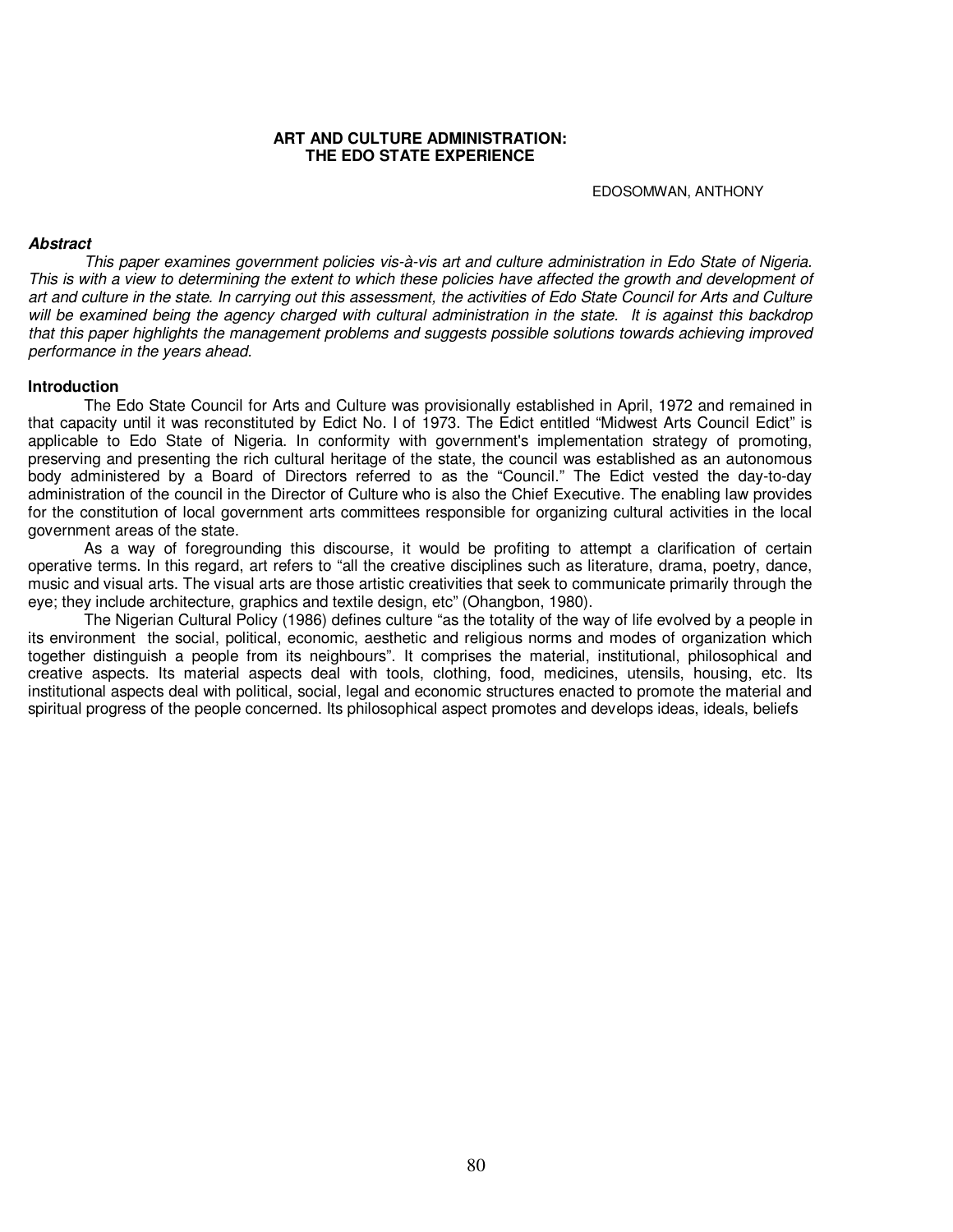and values while the creative aspects are responsible for the people's literature, their visual and performing arts which are normally moulded by, as well as help to mould other aspects of culture. According to Webster's New World Dictionary of the American Language, culture refers to:

- i. The improvement, refinement of development by study, training, etc.
- ii. The training and refining of the mind, emotions, manners, taste, etc.
- iii. The result of this refinement of thought, emotions, manners, taste, etc.
- iv. The concepts, habits, skills, arts, instrument, institutions, etc, of a given people in a given period; civilization (Guranik and Joseph, 1964).

Akerele in his article entitled "Cultural Renewal in a Changing Society like Nigeria," summarizes the essence of culture "as the development and refinement of the various aspects of the ways of life of a people over time". He simplifies it further "as the totality of a people's way of life (1980). The foregoing definitions are very apt, illuminating and enlightening and would suffice for the purpose of this study.

## **Functions of the Council**

According to section (10) of the Edict, the council has responsibility for the following duties:

- a. To organise festivals of arts at local levels and to enter into and make arrangements for and generally take charge of the state's participation in arts festivals;
- b. To serve as the cultural centre of the state;
- c. To organize exhibitions of the arts of the state;
- d. To organize and conduct lectures, demonstrations and research on matters relating to the arts and culture of the state;
- e. To publish or sponsor and make necessary arrangement for the performance of dancing troupes, theatrical and similar clubs undertaking tours within and outside the state;
- f. To manage the state's arts theatre and establish arts galleries;
- g. To make rules and regulations with respect to the holding of competitions in the arts and to award prizes thereof;
- h. To work in cooperation and enter into arrangement with any other body engaged in or connected with the promotion of the arts and culture of the country or organization thereof;
- i. To accept, hold and administer any subscriptions, gifts, grants or other such benefits for any purpose which may be advantageously concerned with the promotion of the arts and culture of the state;
- j. Generally to carry on such other activities and undertakings as in the view of the council may be directly or indirectly conducive to the attainment of the above functions or any of them or otherwise calculated to promote the objects of the council.

# **Administrative Structure**

 For purpose of good and effective administration, the functions are shared amongst the following divisions namely: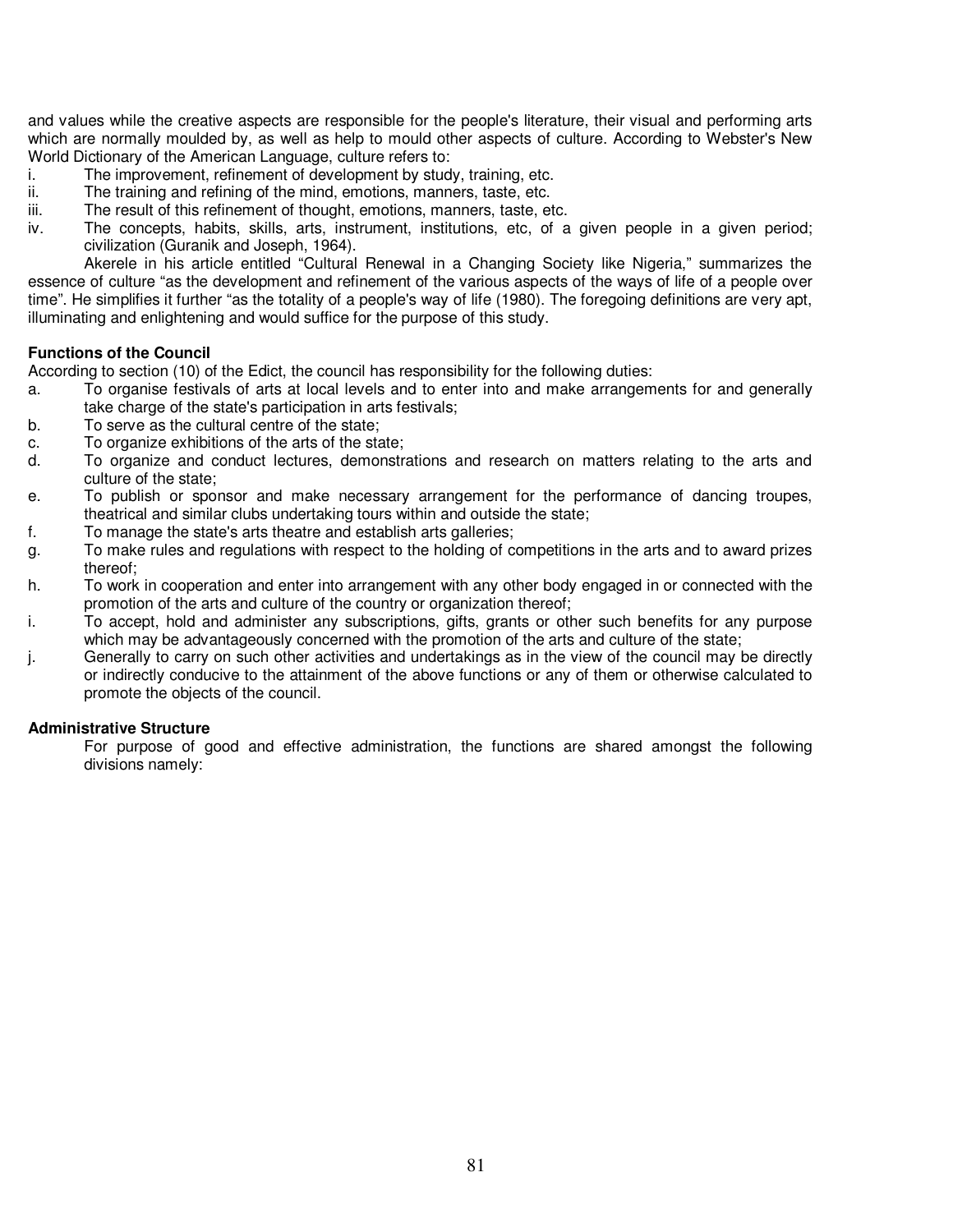- a. Research, Documentation and Publication.
- b. Administration and Finance
- c. Performing Arts
- d. Visual Arts
- e. Field and Festivals Organization
- Arising from the need to create a resident performing troupe in the council, management, in 1976 decided to expand and reorganize the Performing Arts Division. This development was an imaginative strategy to reach out to the numerous art-loving people of the state and beyond. The troupe was also set up to serve as a model to non-established or alternative cultural groups in the state. Its mandate includes:
- i. Exploring and developing the artistic and creative potentials in drama, dance and music;
- ii. Developing the literature in the areas of the performing arts;
- iii. Arranging training for performing artistes; and
- iv. Awakening interest in the performing arts.

## **Notable Achievements of the Council**

The Second World Black and African Festival of Arts and Culture (FESTAC '77) was held in Nigeria from January 15 to February 12, 1977. This global event served as a launching pad for the council in its desire to attain prominence as an enterprising cultural institution in the country. The council represented the state creditably in the festival and won many prizes. It is on record that through the efforts of one of its employees, Mr. Joseph Alufa Igbinovia Obayagbona, a fine replica of the ivory mask of Queen Idia was produced to commemorate the global festival. The original ivory mask had been looted by the British and encased in the British museum in London. The Federal Government of Nigeria, in appreciation of the invaluable contribution of the council to the success of the event, conferred on Mr. Alufa Igbinovia the award of the Member of the Order of the Niger (M.O.N). Indeed, this rare achievement of the council brought great honour and glory to the people of the state and all black peoples of the world.

In 1988 and 1989, the council featured prominently in the National Festival of Arts and Culture and won in two successive years, the president's gold gong which was the overall prize for the festival.

In the field of research, the council made considerable impact by making some publications on the marriage customs of the people of Bendel State. Its academic journal, Ivie, which was exceedingly popular with the academia, had many editions of it published before going out of circulation.

The City Decoration Programme (CDP) was introduced in the state in 1988 in partial fulfillment of the provisions of the edict establishing the council. This initiative of the council led to the production of sculptural pieces which are mounted in various locations in the state. Notable amongst these are the statue of a Benin Chief in full ceremonial regalia located at the King's Square, a Town Crier at the Nigerian Union of Journalist (NUJ) press centre along reservation road, a Maiden Dancer at Airport Road and Queen Idia Statue at the Uselu/Urubi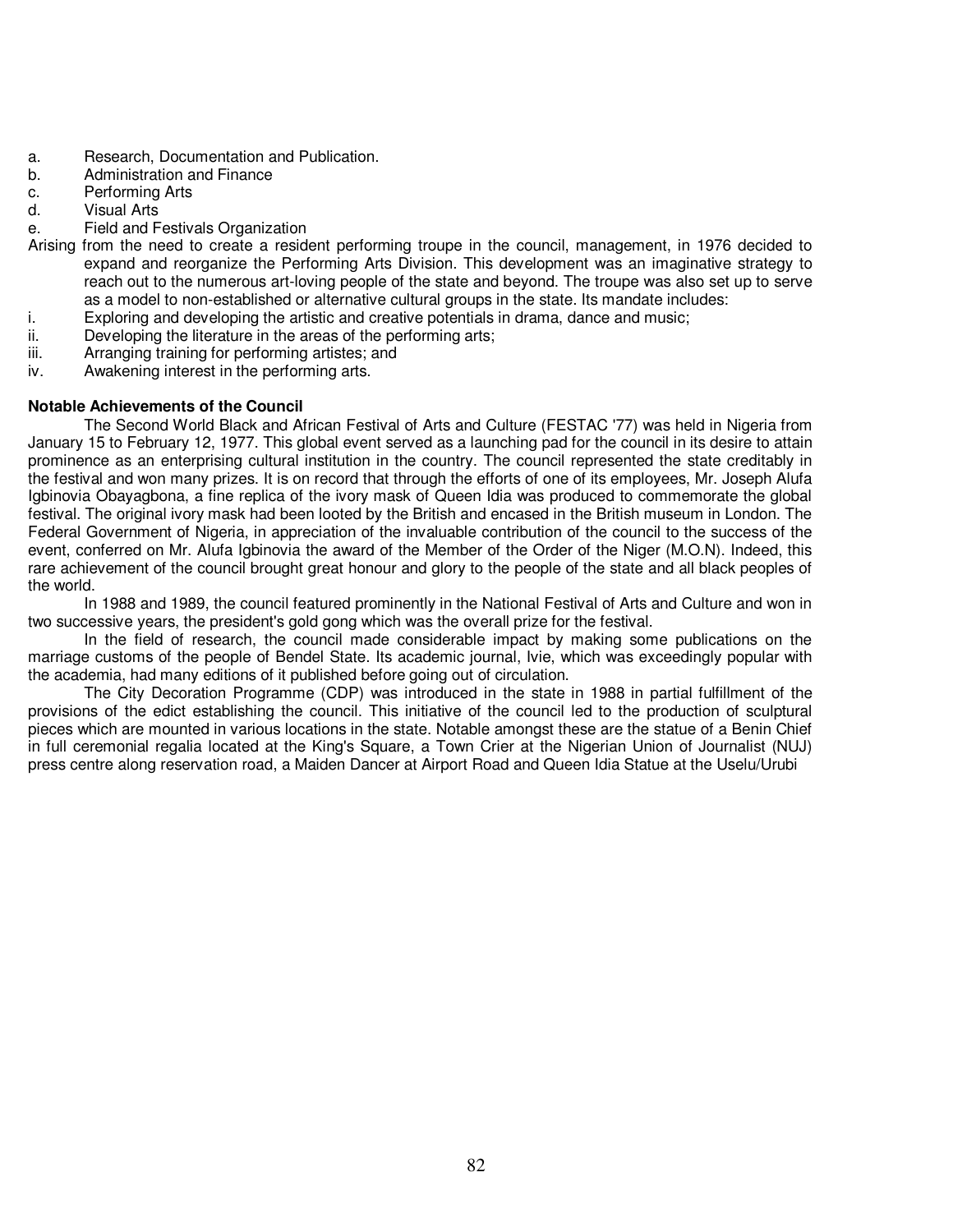junction, Benin City. In response to the council's appeal for public support, Edo Club, a social cultural organization in Benin decided to fund the production of the statue of "General Asoro" which was unveiled in Benin City on 11th June, 1988. The statue produced by Bello Kuranga, a private creative artist is located at the Sokponba Road Junction, King's Square, Benin City. These projects were undertaken by the council to concretize the aesthetic and functional values of the arts.

It is worthy to mention the once very popular craft-shop which was located in the present Unity Bank building, King's Square, Benin City. This was an important tourist facility in the state in view of the amazing collections of ancient and contemporary artworks. A major art exhibition christened "1,000 Years of Benin Art" was organized by the council from October 25 to November 1, 1999. It was easily one of the best organized in recent years in the state. It drew art patrons and tourists from all over the country and beyond.

These achievements represent the highlights of what the council was able to do over the years. It is however regrettable that not much had been achieved by the council since then. The remote cause of this development could be traced to the obnoxious self sustenance policy introduced in the state in 1996 by the Group Capt. Adamu Iyam's administration. It is to be noted that the advent of the democratic system of government in 1999 have not done much to redress this precarious situation in the state's council for arts and culture sector. The reasons for this development are not far-fetched. The appearance of some over zealous politicians on the corridors of power aided by callous and irresponsible government officials appear to have contributed immensely to the plight of the council. Some of these politicians had no regard for due process and therefore did everything to circumvent the law.

### **Some Unfavourable Policies of Government**

a. The self sustenance policy earlier referred to affected in no small way the plans and programmes of the council. The policy required the council, including selected parastatals in the state to fend for themselves from their internally generated revenue. Government no longer gave subvention to the council for the payment of salaries and allowances of workers and overhead for the prosecution of its programmes. This was a rash decision as it did not take into account the viability of the council. Besides, government did not give adequate prior notice before implementing the policy and no take off grant was given to the council. All the vehicles in the council had been grounded for many years due to neglect by government. The policy was no doubt a violation of the provisions of section 15, 1(a) of the Edict which states that: the funds and resources of the council shall consist of such sums as may be provided by the state. Section 15, 1(c) of the same Edict also states that: the council's resources shall consist of all sums collected or received by the council in the execution of this Edict.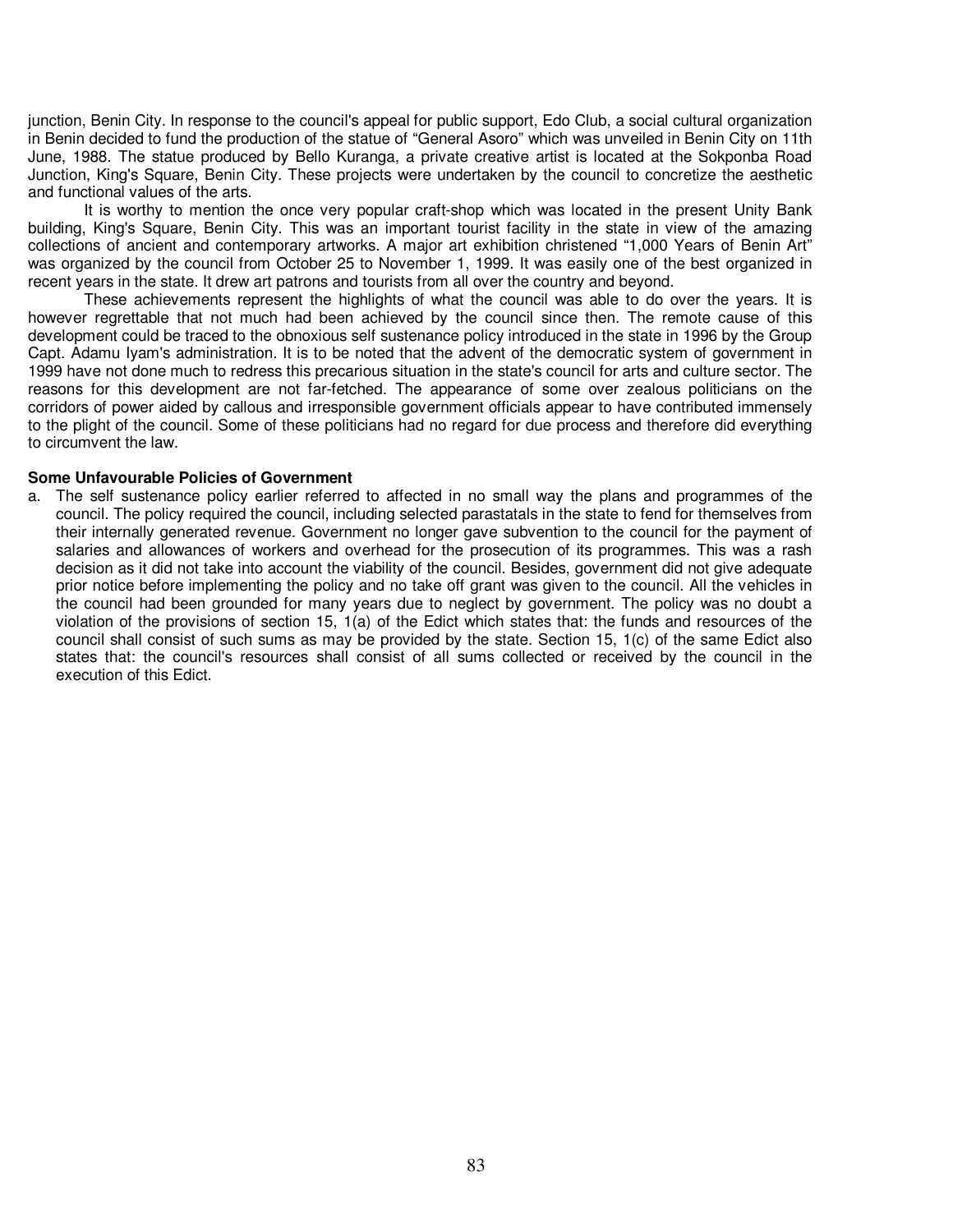In spite of the above provisions, a subsisting government policy required the council to remit all internally generated revenue into the coffers of the state government. This decision was carried out in expectation that funds would be released for the running of the council. The only improvement noticeable after the removal of the self-sustenance policy by the Lucky Igbinedion administration in 1999 is the guarantee of regular payment of salaries and allowances. Nothing else has changed since then.

Before implementing the self sustenance policy, government should have taken advantage of the provision of section 10 (j) of the Edict which empowers the council "to accept, hold and administer any subscriptions, gifts, grants or other such benefits … concerned with the promotion of arts and culture in the state." Implementation of this provision required the necessary legislative framework which government ought to have

provided. There was nothing wrong for government to have established an endowment fund with appropriate legislation to which government and the private sector would have made contribution.

b. Section 10 (9) of the Edict vests on the council the responsibility for the management of the state's arts theatre. The section states that: "It shall be the duty of the council to manage the state's arts theatre…" In practice, the Oba Akenzua Cultural Centre is at present being run by the State Ministry of Arts, Culture and Tourism. By running, the centre directly, the Ministry has consciously and deliberately usurped the statutory functions of the council. Such an action is capable of generating role conflicts and unnecessary duplication of efforts.

 The cultural centre, being a revenue yielding venture, the revenue derivable could have been channeled to the running of the council. The ministry ought to confine itself to policy making and the traditional supervisory role.

- c. Section 10 (a) of the Edict confers on the council the responsibility "to organize festivals of arts…" But in December, 2009, the Ministry of Arts, Culture and Tourism did organize a well publicized state festival of arts which was later aborted for unknown reasons. Like the previous cases, the ministry has also usurped the functions of the council with regard to festival organization. Considering the unfavourable role the ministry continues to play in the scheme of things, one can only hope that government would not one day decide to scrap the parastatal on account of redundancy.
- d. Not too long ago, the Arts Council was evicted from its administrative building located within the cultural centre premises. This was to give way to the Ministry of Arts, Culture and Tourism which previously occupied a building within the Ezoti office complex. The council has been made to occupy every available space within the cultural centre building in spite of the non-conducive nature of the environment for meaningful work. The centre was designed to have only one office space which is used by the theatre manager. A visit to the centre would reveal a sorry sight as the workers are forced to idle away under the trees adorning the centre as a result of the noise nuisance emanating from the stage during performance. One would have hoped that the man hour lost in this way should have been channeled to other useful ends.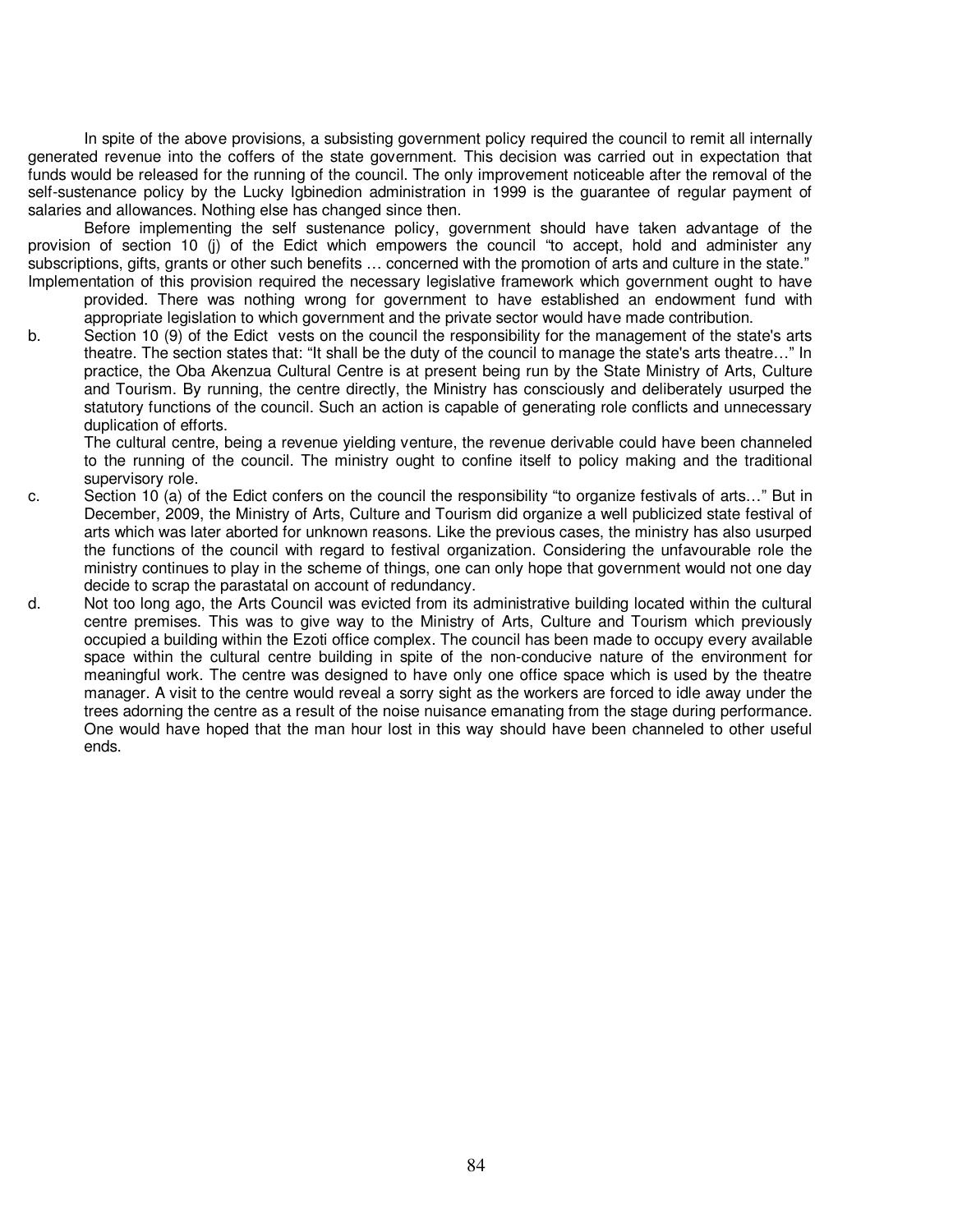- e. The Benin Craft Centre built in 1992 by the Nigerian Breweries Plc as part of its corporate responsibility to the good people of Edo State was designed "to train the youths in various handicrafts in order to make them self reliant and future employers of labour." In spite of the noble objectives of the centre, there was an attempt to convert it to a restaurant in 1999 but for the stiff resistance put forth by the management of the council at the time. From all indications, this decision stemmed from a selfish motive on the part of the ministry.
- f. The irrational decision of government to retire its work force in the year 2000 affected the council adversely: the action was not only ill advised, it was also counter productive as government found itself spending more as wage bill contrary to expectation. Due to government's action, many of the best trained professionals in the council were laid off without recourse to need, training, experience and competence. This bad policy of government has led to the dearth of quality professional staff in the public service of Edo State today.

 So far, we have been able to identify some of the negative policies of government which have affected the effective performance of the council in the discharge of its duties. It is only logical therefore that we make the following recommendations in the hope that the appropriate authorities in the state would accord them the desired attention and consequent implementation for the good of the arts and culture sector as well as other sectors in dire need of resuscitation in the state.

## **Recommendations**

- a. There should be an urgent programme of rehabilitation of the council. This includes providing the right leadership with the desired vision, drive and determination to succeed. The rehabilitation programme should include organizing the various groups of artists into cooperative partnerships. This would not only protect their social status but also encourage higher standards of artistic creation.
- b. The council should work in close cooperation with the Ministry of Education, the Community Development and Social Welfare Departments and the mass media in the state so that the implementation of cultural programmes can yield meaningful results.
- c. The arts should be made to form an essential part of the school curriculum from primary, through secondary to the tertiary levels. The mass media, being a unique communication network for the generation and dissemination of information and knowledge should be integrated in the state's cultural policy (Awodiya, 2004). This would make it possible for more detailed and relevant programmes in arts and culture to be disseminated to the people.
- d. A good and conducive office accommodation should be provided for the council's staff. This would allow for meaningful work to be carried out in the council.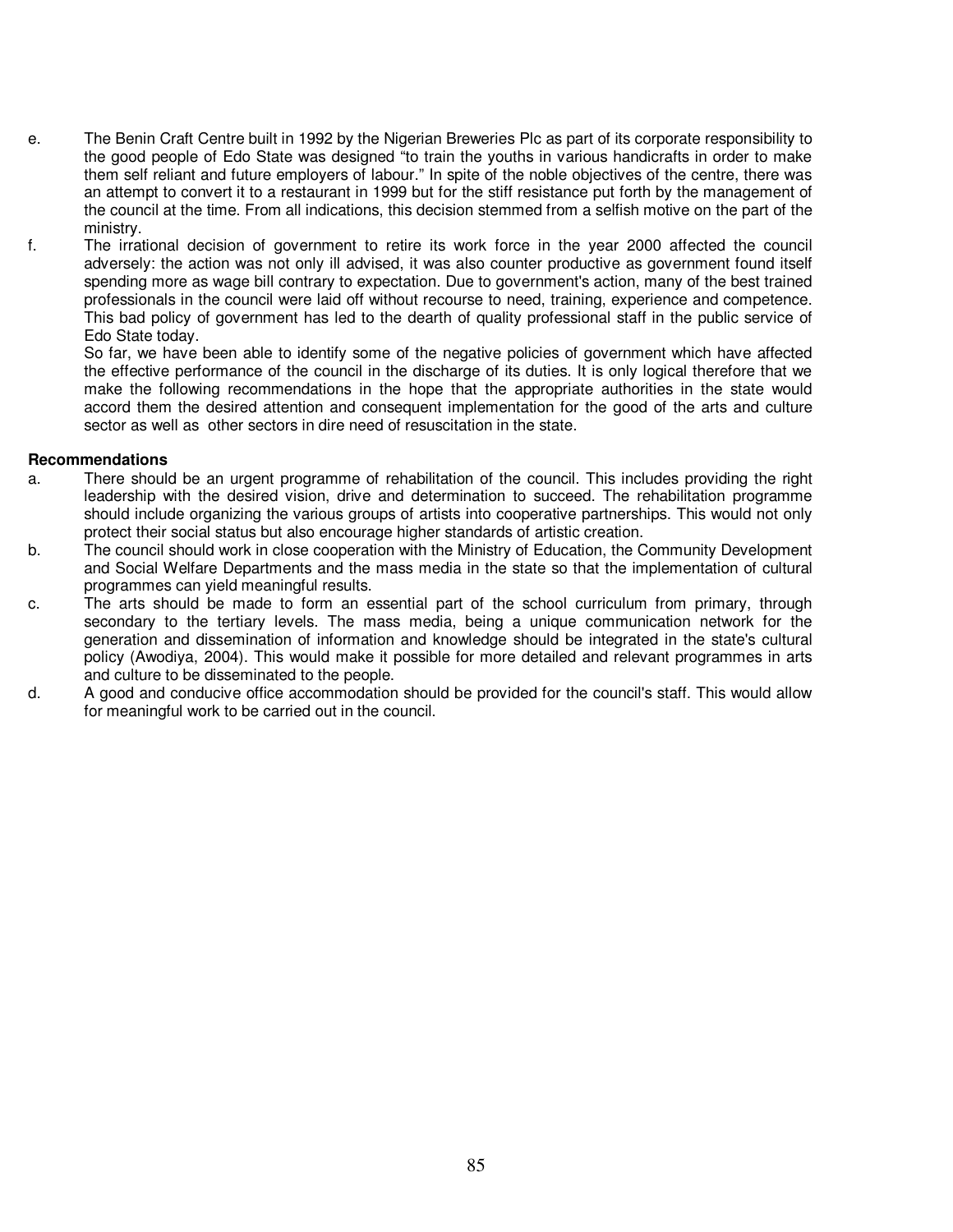- e. Transport is a vital logistic matter necessary for the effective execution of the council's programmes. Government should of necessity provide the council with the required vehicles and other logistics to enable it prosecute its programmes.
- f. There is an urgent need for talented artistes to be recruited to replace those due for retirement in the next few years. Those recruited will help to strengthen the performing troupes, the research, technical and business management sections of the council.
- g. Efforts should be made to replace the obsolete and unserviceable equipment acquired many years ago. These include lighting and sound equipment, costumes, musical instruments and scenic production tools and other materials.
- h. There should be a comprehensive training programme for old and new employees to enable them cope with the challenges of the times.
- i. Special financial provision should be made for research, documentation and publication. Research should be undertaken in all aspects of arts and culture while equal attention should be paid to studies that would determine how best the arts can be improved, what in fact people desire to have and would like to see. Ivie: Nigerian Journal of Arts and Culture should be resuscitated and given its pride of place in the scheme of things.
- j. New arts galleries and craft-shops should be established to serve as "windows" into Edo State. The galleries should not be mere repositories of objects but should be made wide open to the public like cultural meeting places.
- k. The Benin Craft Centre donated by the Nigerian Breweries Plc should be equipped and run as a training centre to meet the yearning and aspiration of the founding fathers.
- l. The council should be encouraged to organize regular stage performances and touring exhibitions to all nooks and crannies of the state as a way of encouraging mass participation in cultural activities.
- m. An appropriate forum should be created whereby art-loving and art-creating members of the public can be brought together for exchange of ideas on how best the arts can be pursued in the state.
- n. Government should as a matter of deliberate policy fund the arts adequately as is the case in many parts of the world. It should in fact make culture an important aspect of the state's economic planning. In Australia, "the arts are supported almost entirely by the government. There is little commitment or support from business and philanthropic groups (Battersby, 1974). In the United States, "the National Foundation for the Arts and Humanities is the central governing body for Federal subsidy to the arts and humanities" (Langley, 1980). Above all, "the New York State Council on Arts … has remained the nation's best funded State Council". This is not to say that in a developing economy like Nigeria, there should be no private subsidy for the arts. Rather, the private sector should be encouraged to support the arts if it must flourish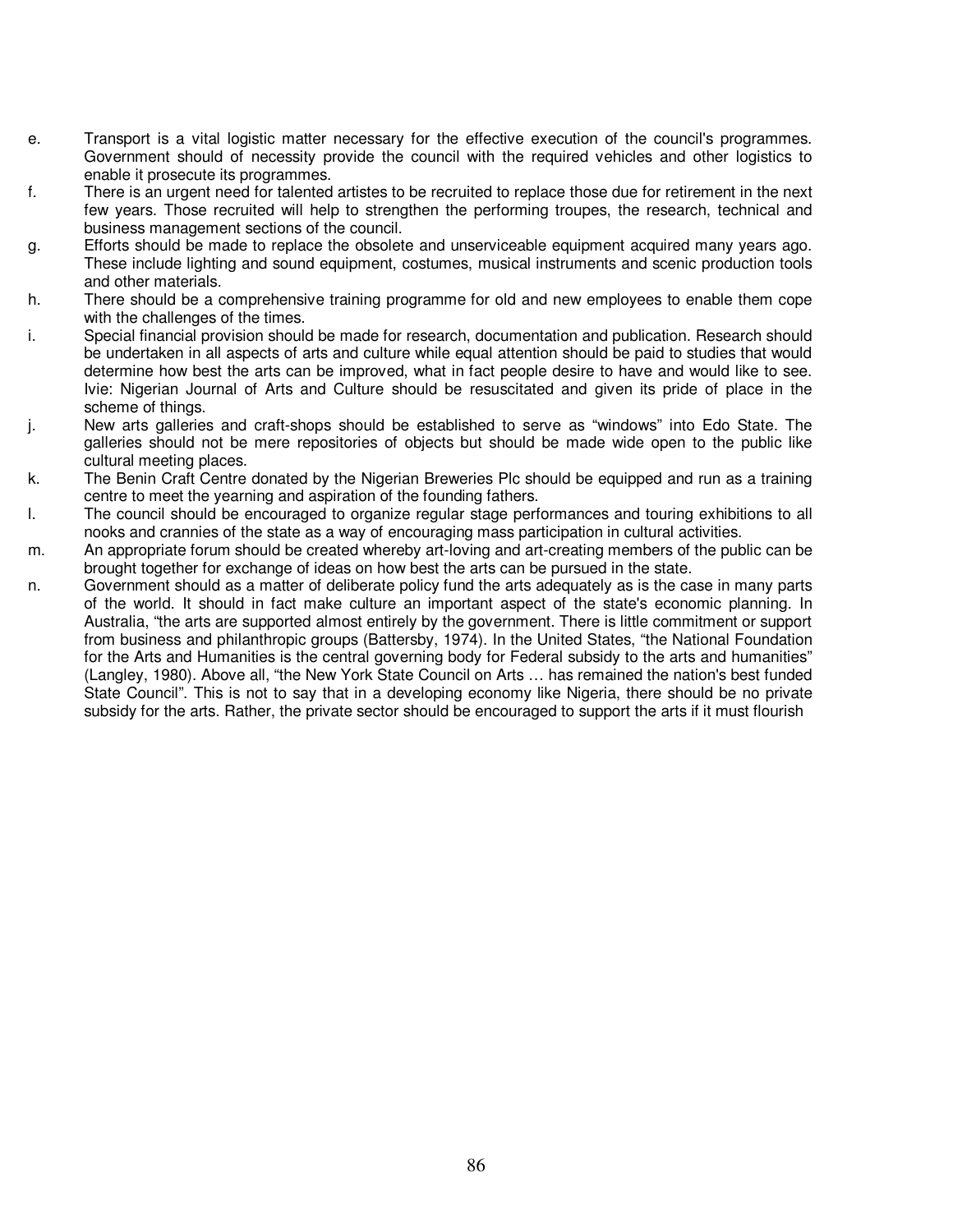in Nigeria. Charles J. Haughey, in his paper, "Art and the Majority" emphasizes "the need to invest far more in the arts than ever before" (1973). To him, "culture is not a matter of spare time and idleness, something for the leisure class, but rather a part of the social product on which the general welfare of a nation emphatically depends". Amadi in her paper "Administration and Development of Culture: the Nigerian Experience" expresses the view that "culture involves a people as a whole and is their guarantee of historical survival (1981). Therefore, "the state has an obligation to adopt a policy or official attitude towards this crucial aspect of the people's life". She recommends that "whatever policy the state carves out must be inscribed in the overall development of the nation and the institutions to execute the policy must be streamlined and fully equipped.". Government must therefore play a pivotal role in cultural policy formulation and implementation. It must see itself as having enormous responsibility in providing the enabling environment and the impetus for meaningful creative work.

o. Government should take immediate steps to enact appropriate legislations to enforce the provisions of section 10.3.1 of the Nigerian Cultural Policy. The sources of funding identified under the section are consistent with the resolutions of the inter-governmental conference on cultural policies in Africa (Accra, 1975) and the United Nations Educational Scientific and Cultural Organization's (UNESCO's) conference on cultural policies in Mexico (1982) to which Nigeria is a signatory.

### **References**

- Akerele, B. 1980. Cultural Revival Efforts in a Changing Society like Nigeria. Ivie: Nigerian Journal of Arts and Culture, 1 (2):5 17.
- Amadi R. 1981. Administration and Development of Culture: The Nigerian Experience. Nigeria Magazine, 13: 58- 64.
- Awodiya, M.P. 2004. Enhancing the Performing Arts' Image and Visibility through Public Relations. Ekpoma Journal Theatre and Media Arts, 1 (1): 15-25.
- Battersby J. 1973. Australia and the Arts. In: S.A. Greyser (Ed), Cultural Policy and Arts Administration, New York: Harvard University, p.157.
- Edosomwan A. 1982. Performing Arts Management: A Case Study of the Bendel Arts' Cultural Performing Company. Diss. University of Ibadan.
- Foster, G. M. 1962. Traditional Cultures and the Impact of Technological Change. New York: Harper and Row Publishers.
- Guranik, D. B and Joseph H.F. (Eds.). 1964. Webster's New World Dictionary of the American Language (Student Edition). Cleveland: World Publishing Company, pp.358 359.